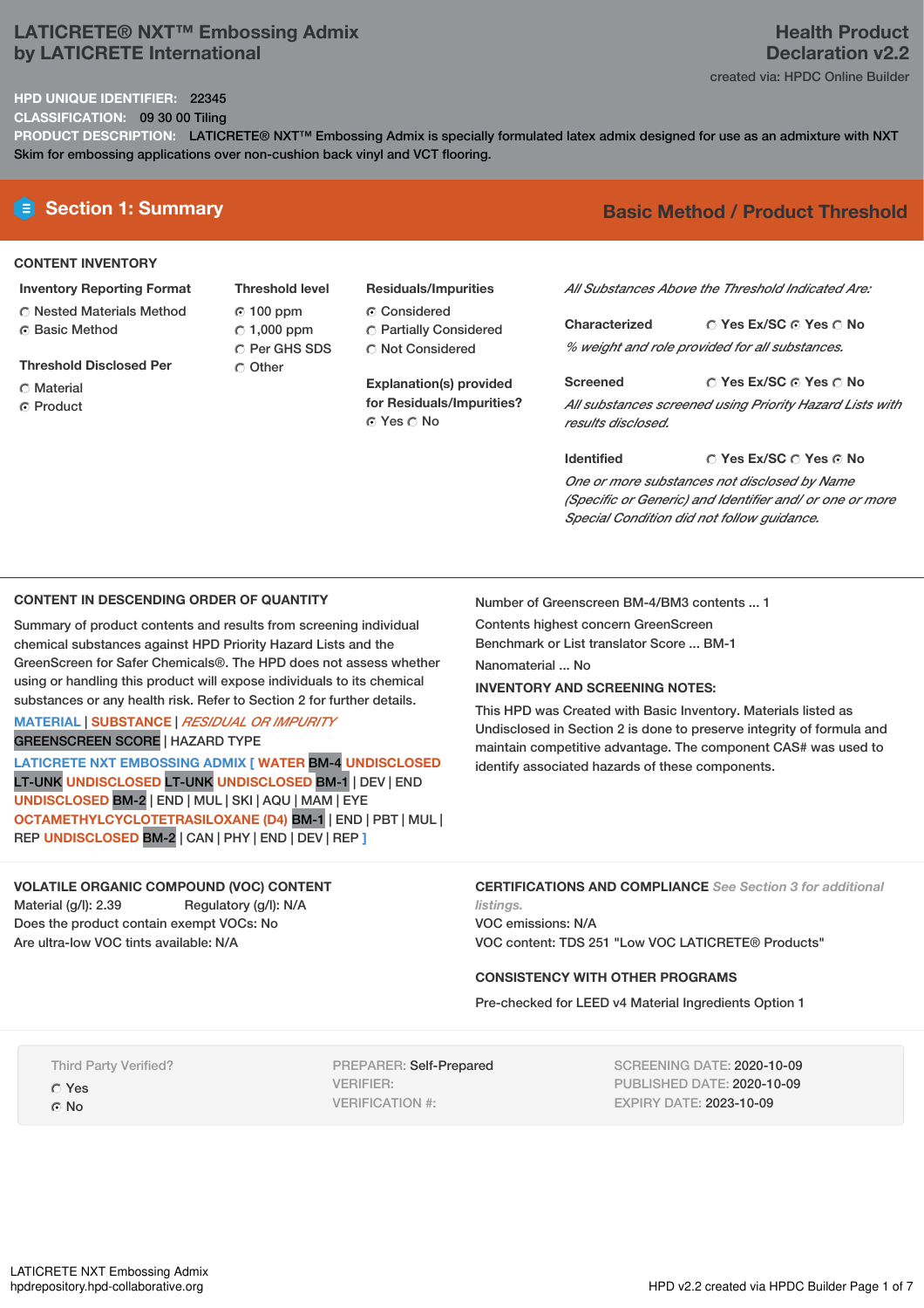This section lists contents in a product based on specific threshold(s) and reports detailed health information including hazards. This HPD uses the *inventory method indicated above, which is one of three possible methods:*

- *Basic Inventory method with Product-level threshold.*
- *Nested Material Inventory method with Product-level threshold*
- *Nested Material Inventory method with individual Material-level thresholds*

Definitions and requirements for the three inventory methods and requirements for each data field can be found in the HPD Open Standard version *2.2, available on the HPDC website at: [www.hpd-collaborative.org/hpd-2-2-standard](https://www.hpd-collaborative.org/hpd-2-2-standard)*

| <b>LATICRETE NXT EMBOSSING ADMIX</b> |                                                                                                                                                                                                                                                                 |                 |                                                 |                                                |
|--------------------------------------|-----------------------------------------------------------------------------------------------------------------------------------------------------------------------------------------------------------------------------------------------------------------|-----------------|-------------------------------------------------|------------------------------------------------|
| PRODUCT THRESHOLD: 100 ppm           |                                                                                                                                                                                                                                                                 |                 | <b>RESIDUALS AND IMPURITIES CONSIDERED: Yes</b> |                                                |
| potentially greater than 100 ppm.    | RESIDUALS AND IMPURITIES NOTES: Residuals and impurities are measured by quantitative methods and are only displayed when they are                                                                                                                              |                 |                                                 |                                                |
|                                      | OTHER PRODUCT NOTES: See SDS at www.laticrete.com for occupational exposure information.                                                                                                                                                                        |                 |                                                 |                                                |
| <b>WATER</b>                         |                                                                                                                                                                                                                                                                 |                 |                                                 | ID: 7732-18-5                                  |
|                                      | HAZARD SCREENING METHOD: Pharos Chemical and Materials Library HAZARD SCREENING DATE: 2020-10-09                                                                                                                                                                |                 |                                                 |                                                |
| %: 65,0000 - 80,0000                 | <b>GS: BM-4</b>                                                                                                                                                                                                                                                 | <b>RC: None</b> | NANO: No                                        | <b>SUBSTANCE ROLE: Diluent</b>                 |
| <b>HAZARD TYPE</b>                   | <b>AGENCY AND LIST TITLES</b>                                                                                                                                                                                                                                   |                 | <b>WARNINGS</b>                                 |                                                |
| None found                           |                                                                                                                                                                                                                                                                 |                 |                                                 | No warnings found on HPD Priority Hazard Lists |
|                                      | SUBSTANCE NOTES: The amount of this component may vary based on plant of manufacture.                                                                                                                                                                           |                 |                                                 |                                                |
|                                      |                                                                                                                                                                                                                                                                 |                 |                                                 |                                                |
| <b>UNDISCLOSED</b>                   |                                                                                                                                                                                                                                                                 |                 |                                                 |                                                |
|                                      | HAZARD SCREENING METHOD: Pharos Chemical and Materials Library HAZARD SCREENING DATE: 2020-10-09                                                                                                                                                                |                 |                                                 |                                                |
| $\%$ : 5,0000 - 10,0000              | GS: LT-UNK                                                                                                                                                                                                                                                      |                 | RC: None NANO: No                               | <b>SUBSTANCE ROLE: Polymer species</b>         |
| <b>HAZARD TYPE</b>                   | <b>AGENCY AND LIST TITLES</b>                                                                                                                                                                                                                                   |                 | <b>WARNINGS</b>                                 |                                                |
| None found                           |                                                                                                                                                                                                                                                                 |                 |                                                 | No warnings found on HPD Priority Hazard Lists |
|                                      | SUBSTANCE NOTES: The amount of this component may vary based on plant of manufacture. This product is shown as undisclosed to                                                                                                                                   |                 |                                                 |                                                |
|                                      | preserve integrity of formula and maintain competitive advantage. The component CAS # was used to identify associated hazards.                                                                                                                                  |                 |                                                 |                                                |
|                                      |                                                                                                                                                                                                                                                                 |                 |                                                 |                                                |
| <b>UNDISCLOSED</b>                   |                                                                                                                                                                                                                                                                 |                 |                                                 |                                                |
|                                      | HAZARD SCREENING METHOD: Pharos Chemical and Materials Library                                                                                                                                                                                                  |                 | HAZARD SCREENING DATE: 2020-10-09               |                                                |
| %: $2.0000 - 8.0000$                 | GS: LT-UNK                                                                                                                                                                                                                                                      | RC: None        | NANO: No                                        | <b>SUBSTANCE ROLE: Polymer species</b>         |
| <b>HAZARD TYPE</b>                   | <b>AGENCY AND LIST TITLES</b>                                                                                                                                                                                                                                   |                 | <b>WARNINGS</b>                                 |                                                |
| None found                           |                                                                                                                                                                                                                                                                 |                 |                                                 | No warnings found on HPD Priority Hazard Lists |
|                                      | SUBSTANCE NOTES: The amount of this component may vary based on plant of manufacture. This product is shown as undisclosed to<br>preserve integrity of formula and maintain competitive advantage. The component CAS # was used to identify associated hazards. |                 |                                                 |                                                |
| <b>UNDISCLOSED</b>                   |                                                                                                                                                                                                                                                                 |                 |                                                 |                                                |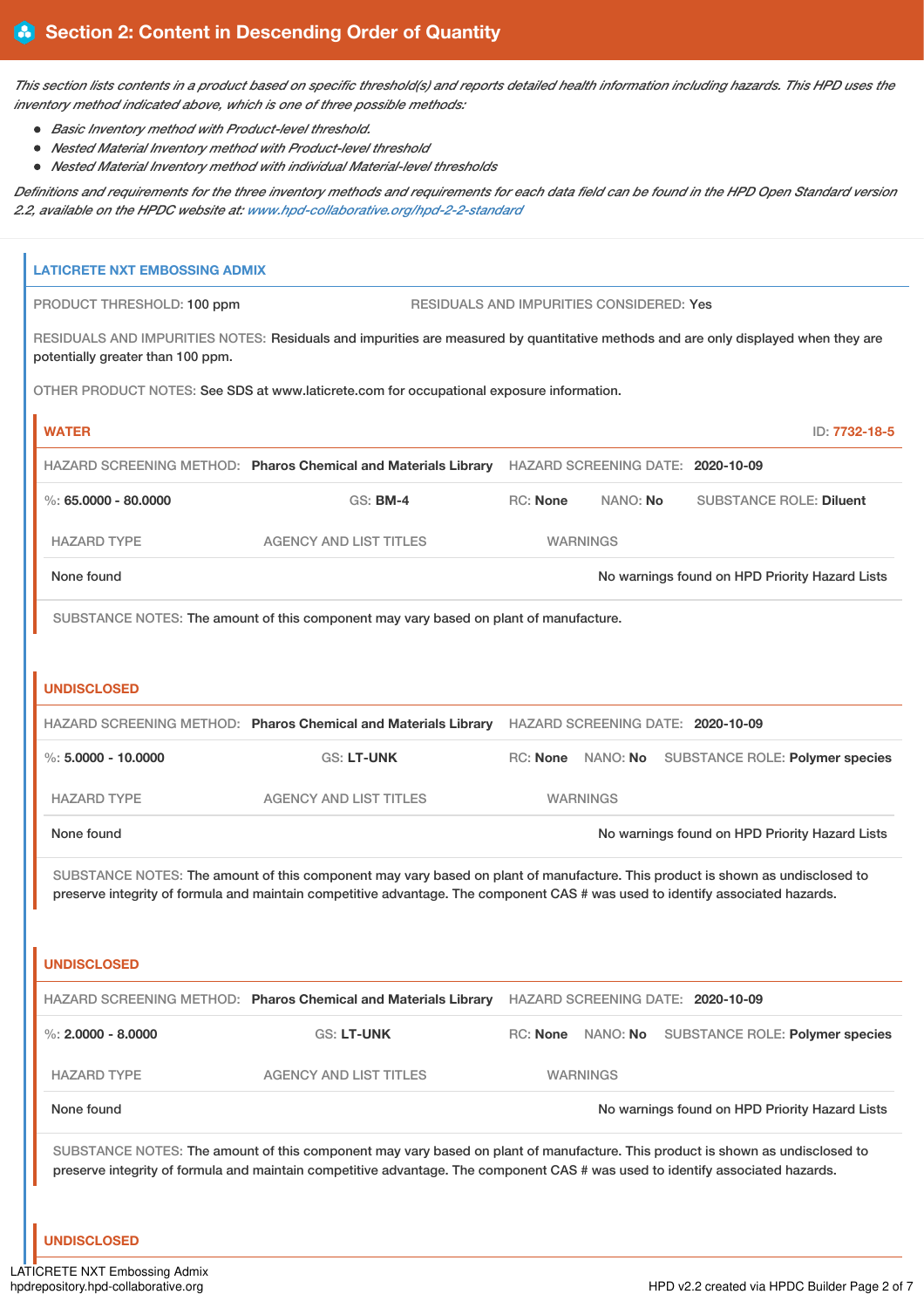|                      | HAZARD SCREENING METHOD: Pharos Chemical and Materials Library |                 | HAZARD SCREENING DATE: 2020-10-09                             |                             |  |
|----------------------|----------------------------------------------------------------|-----------------|---------------------------------------------------------------|-----------------------------|--|
| %: $2.0000 - 4.0000$ | <b>GS: BM-1</b>                                                | <b>RC:</b> None | NANO: No                                                      | SUBSTANCE ROLE: Anti-freeze |  |
| <b>HAZARD TYPE</b>   | <b>AGENCY AND LIST TITLES</b>                                  |                 | <b>WARNINGS</b>                                               |                             |  |
| <b>DEVELOPMENTAL</b> | US NIH - Reproductive & Developmental<br><b>Monographs</b>     |                 | Clear Evidence of Adverse Effects - Developmental<br>Toxicity |                             |  |
| <b>ENDOCRINE</b>     | <b>TEDX</b> - Potential Endocrine Disruptors                   |                 | <b>Potential Endocrine Disruptor</b>                          |                             |  |
| <b>DEVELOPMENTAL</b> | CA EPA - Prop 65                                               |                 | Developmental toxicity                                        |                             |  |

SUBSTANCE NOTES: The amount of this component may vary based on plant of manufacture.

#### **UNDISCLOSED**

|  | HAZARD SCREENING METHOD: Pharos Chemical and Materials Library HAZARD SCREENING DATE: 2020-10-09 |  |  |
|--|--------------------------------------------------------------------------------------------------|--|--|
|--|--------------------------------------------------------------------------------------------------|--|--|

| %: $0.0100 - 0.0200$   | <b>GS: BM-2</b>                                | <b>RC:</b> None | NANO: No                             | <b>SUBSTANCE ROLE: Biocide</b>                              |
|------------------------|------------------------------------------------|-----------------|--------------------------------------|-------------------------------------------------------------|
| <b>HAZARD TYPE</b>     | <b>AGENCY AND LIST TITLES</b>                  | <b>WARNINGS</b> |                                      |                                                             |
| <b>ENDOCRINE</b>       | <b>TEDX - Potential Endocrine Disruptors</b>   |                 | <b>Potential Endocrine Disruptor</b> |                                                             |
| <b>MULTIPLE</b>        | German FEA - Substances Hazardous to<br>Waters |                 | Class 3 - Severe Hazard to Waters    |                                                             |
| <b>SKIN SENSITIZE</b>  | <b>MAK</b>                                     |                 |                                      | Sensitizing Substance Sh - Danger of skin sensitization     |
| <b>ACUTE AQUATIC</b>   | EU - GHS (H-Statements)                        |                 | H400 - Very toxic to aquatic life    |                                                             |
| <b>CHRON AQUATIC</b>   | EU - GHS (H-Statements)                        |                 |                                      | H410 - Very toxic to aquatic life with long lasting effects |
| <b>MAMMALIAN</b>       | EU - GHS (H-Statements)                        |                 | H301 - Toxic if swallowed            |                                                             |
| <b>MAMMALIAN</b>       | EU - GHS (H-Statements)                        |                 | H311 - Toxic in contact with skin    |                                                             |
| <b>SKIN IRRITATION</b> | EU - GHS (H-Statements)                        |                 |                                      | H314 - Causes severe skin burns and eye damage              |
| <b>SKIN SENSITIZE</b>  | EU - GHS (H-Statements)                        |                 |                                      | H317 - May cause an allergic skin reaction                  |
| <b>EYE IRRITATION</b>  | EU - GHS (H-Statements)                        |                 | H318 - Causes serious eye damage     |                                                             |
| <b>MAMMALIAN</b>       | EU - GHS (H-Statements)                        |                 | H330 - Fatal if inhaled              |                                                             |

SUBSTANCE NOTES: The amount of this component may vary based on the plant of manufacture. This product is shown as undisclosed to preserve integrity of formula and maintain competitive advantage. The component CAS# was used to identify associated hazards.

| OCTAMETHYLCYCLOTETRASILOXANE (D4)                                                                |                 |          |                 |                                 | ID: 556-67-2 |
|--------------------------------------------------------------------------------------------------|-----------------|----------|-----------------|---------------------------------|--------------|
| HAZARD SCREENING METHOD: Pharos Chemical and Materials Library HAZARD SCREENING DATE: 2020-10-09 |                 |          |                 |                                 |              |
| $\%$ : 0.0008 - 0.0012                                                                           | GS: <b>BM-1</b> | RC: None | NANO: <b>No</b> | <b>SUBSTANCE ROLE: Defoamer</b> |              |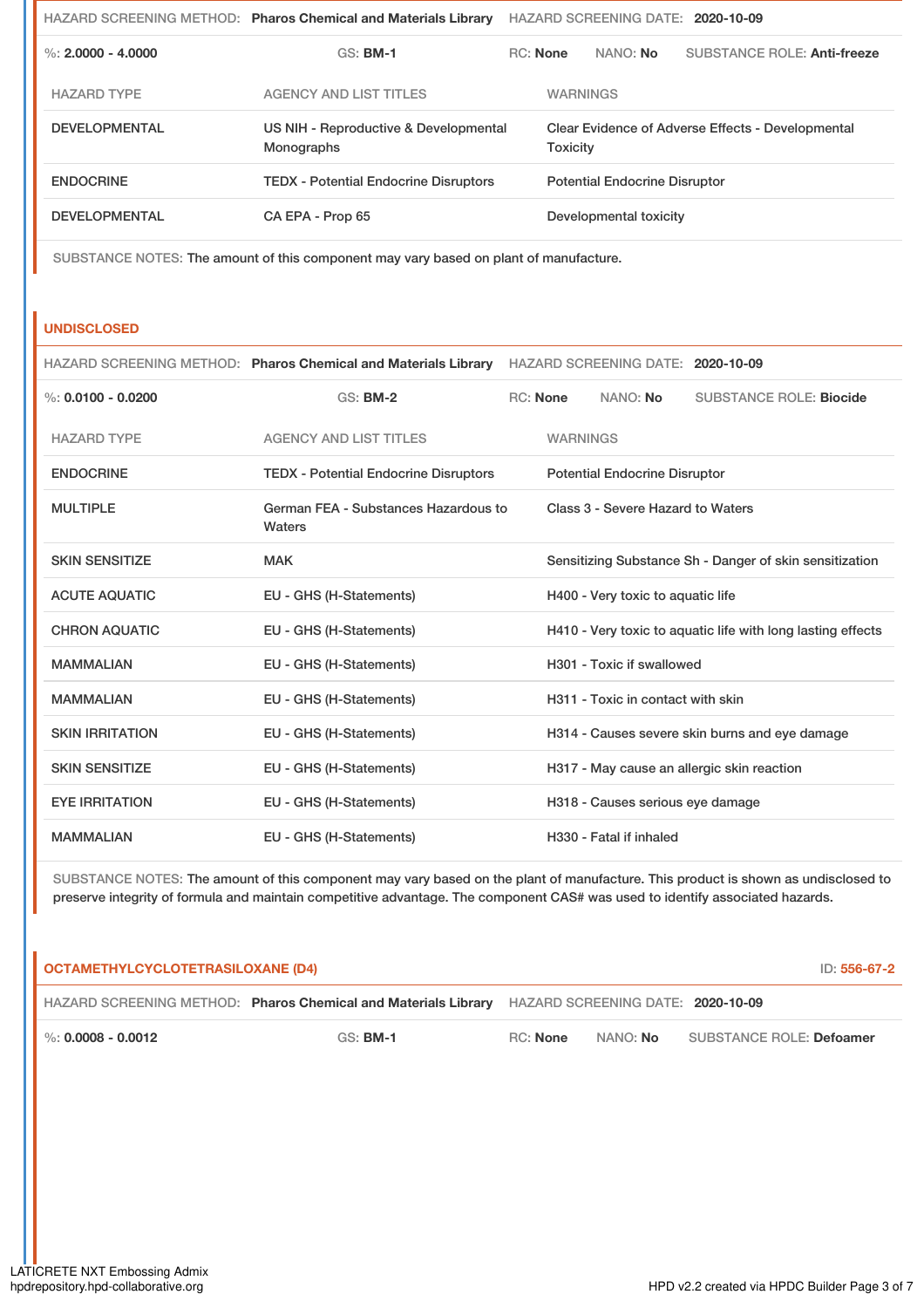| <b>HAZARD TYPE</b>     | <b>AGENCY AND LIST TITLES</b>                  | <b>WARNINGS</b>                                                                                             |
|------------------------|------------------------------------------------|-------------------------------------------------------------------------------------------------------------|
| <b>ENDOCRINE</b>       | <b>EU - Priority Endocrine Disruptors</b>      | Category 1 - In vivo evidence of Endocrine Disruption<br>Activity                                           |
| <b>PBT</b>             | EU - ESIS PBT                                  | <b>Under PBT evaluation</b>                                                                                 |
| <b>PBT</b>             | <b>EU - SVHC Authorisation List</b>            | <b>PBT - Candidate list</b>                                                                                 |
| <b>PBT</b>             | <b>EU - SVHC Authorisation List</b>            | vPvB - Candidate list                                                                                       |
| <b>PBT</b>             | OR DEQ - Priority Persistent Pollutants        | Priority Persistent Pollutant - Tier 1                                                                      |
| <b>PBT</b>             | <b>EC - CEPA DSL</b>                           | Persistent, Bioaccumulative and inherently Toxic (PBiTE)<br>to the Environment (based on aquatic organisms) |
| <b>PBT</b>             | <b>EC - CEPA DSL</b>                           | Persistent, Bioaccumulative and inherently Toxic<br>(PBiTH) to humans                                       |
| <b>RESTRICTED LIST</b> | US EPA - PPT Chemical Action Plans             | TSCA Work Plan chemical - Action Plan in development                                                        |
| <b>REPRODUCTIVE</b>    | EU - GHS (H-Statements)                        | H361f - Suspected of damaging fertility                                                                     |
| <b>MULTIPLE</b>        | ChemSec - SIN List                             | CMR - Carcinogen, Mutagen &/or Reproductive<br>Toxicant                                                     |
| <b>ENDOCRINE</b>       | ChemSec - SIN List                             | <b>Endocrine Disruption</b>                                                                                 |
| <b>ENDOCRINE</b>       | <b>TEDX - Potential Endocrine Disruptors</b>   | <b>Potential Endocrine Disruptor</b>                                                                        |
| <b>MULTIPLE</b>        | German FEA - Substances Hazardous to<br>Waters | Class 3 - Severe Hazard to Waters                                                                           |
| <b>RESTRICTED LIST</b> | <b>US EPA - PPT Chemical Action Plans</b>      | TSCA Work Plan chemical - ongoing chemical (risk)<br>assessment                                             |

SUBSTANCE NOTES: The amount of this component may vary based on the plant of manufacture.

#### **UNDISCLOSED**

|                            | HAZARD SCREENING METHOD: Pharos Chemical and Materials Library |                 | HAZARD SCREENING DATE: 2020-10-09    |                                                       |
|----------------------------|----------------------------------------------------------------|-----------------|--------------------------------------|-------------------------------------------------------|
| %: $0.0005 - 0.0007$       | <b>GS: BM-2</b>                                                | <b>RC: None</b> | NANO: No                             | <b>SUBSTANCE ROLE: Biocide</b>                        |
| <b>HAZARD TYPE</b>         | <b>AGENCY AND LIST TITLES</b>                                  | <b>WARNINGS</b> |                                      |                                                       |
| <b>CANCER</b>              | <b>IARC</b>                                                    |                 |                                      | Group 1 - Agent is Carcinogenic to humans             |
| <b>CANCER</b>              | CA EPA - Prop 65                                               | route           |                                      | Carcinogen - specific to chemical form or exposure    |
| PHYSICAL HAZARD (REACTIVE) | EU - GHS (H-Statements)                                        |                 |                                      | H225 - Highly flammable liquid and vapour             |
| <b>ENDOCRINE</b>           | <b>TEDX - Potential Endocrine Disruptors</b>                   |                 | <b>Potential Endocrine Disruptor</b> |                                                       |
| <b>CANCER</b>              | <b>MAK</b>                                                     |                 | slight risk under MAK/BAT levels     | Carcinogen Group 5 - Genotoxic carcinogen with very   |
| <b>DEVELOPMENTAL</b>       | CA EPA - Prop 65                                               | route           |                                      | Developmental - specific to chemical form or exposure |
| <b>CANCER</b>              | GHS - Japan                                                    |                 | Carcinogenicity - Category 1A [H350] |                                                       |
| <b>REPRODUCTIVE</b>        | GHS - Japan                                                    |                 |                                      | Toxic to reproduction - Category 1A [H360]            |

SUBSTANCE NOTES: The amount of this component may vary based on the plant of manufacture. This product is shown as undisclosed to preserve integrity of formula and maintain competitive advantage. The component CAS# was used to identify associated hazards.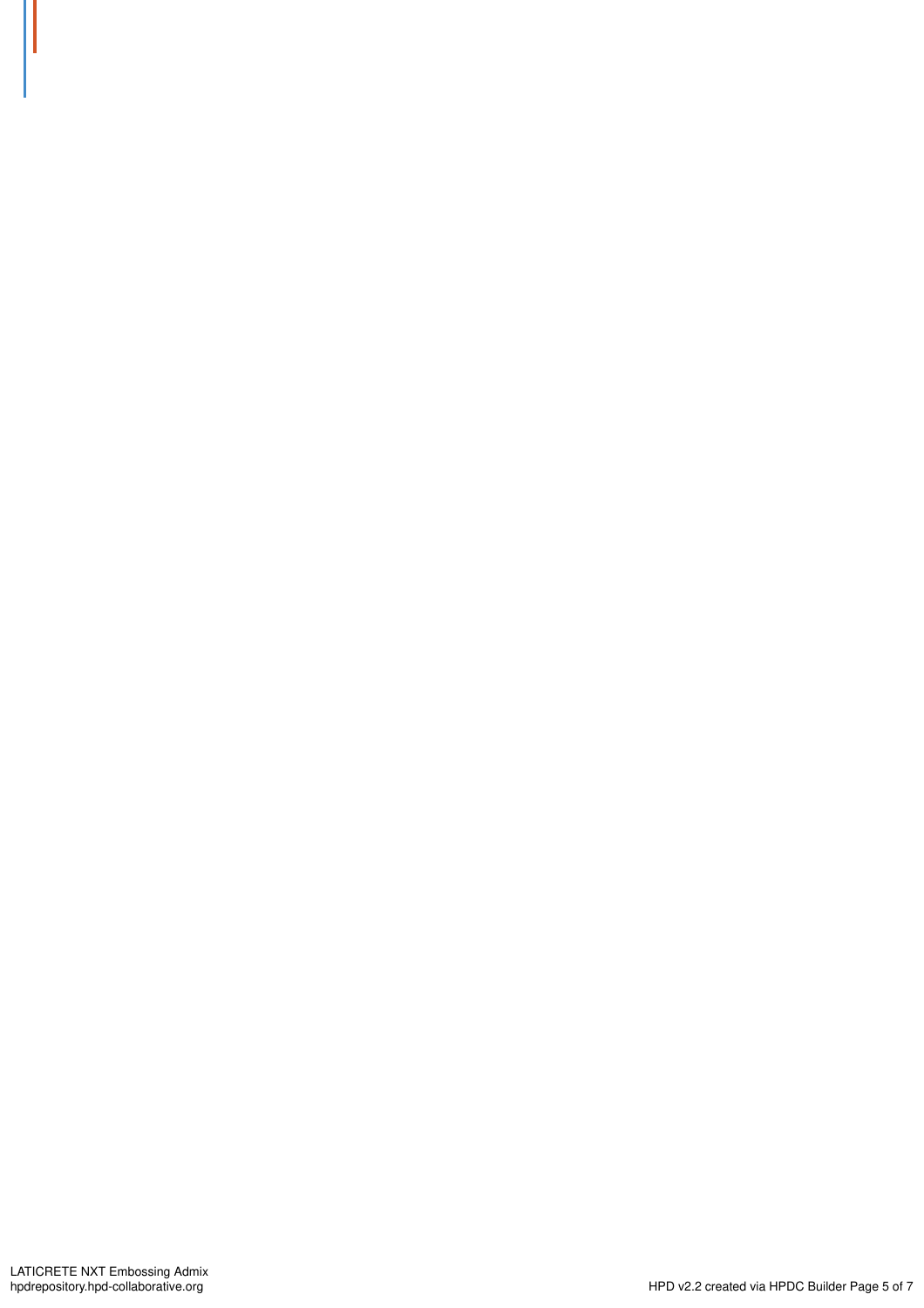This section lists applicable certification and standards compliance information for VOC emissions and VOC content. Other types of health or *environmental performance testing or certifications completed for the product may be provided.*

| <b>VOC EMISSIONS</b>                                                                                                                                                                                                         | N/A                                                      |                                    |
|------------------------------------------------------------------------------------------------------------------------------------------------------------------------------------------------------------------------------|----------------------------------------------------------|------------------------------------|
| CERTIFYING PARTY: Self-declared<br>APPLICABLE FACILITIES: Applies to All Facilities.<br><b>CERTIFICATE URL:</b>                                                                                                              | <b>ISSUE DATE: 2020-10-</b><br><b>EXPIRY DATE:</b><br>09 | <b>CERTIFIER OR LAB: LATICRETE</b> |
| CERTIFICATION AND COMPLIANCE NOTES: LATICRETE® NXT® Embossing Admix has not been tested for VOC emissions.                                                                                                                   |                                                          |                                    |
| <b>VOC CONTENT</b>                                                                                                                                                                                                           | TDS 251 "Low VOC LATICRETE® Products"                    |                                    |
| CERTIFYING PARTY: Self-declared<br><b>APPLICABLE FACILITIES: Applies to All Facilities.</b><br><b>CERTIFICATE URL:</b><br>https://www.laticrete.com/~/media/support-and-<br>downloads/technical-datasheets/tds251.ashx?la=en | <b>ISSUE DATE: 2020-08-</b><br><b>EXPIRY DATE:</b><br>12 | <b>CERTIFIER OR LAB: LATICRETE</b> |
| CERTIFICATION AND COMPLIANCE NOTES: Meets LEED v4.1 Credit "Low Emitting Materials" VOC Content Requirements per SCAQMD Rule<br>1168 (Tile Adhesive).                                                                        |                                                          |                                    |
|                                                                                                                                                                                                                              |                                                          |                                    |

## **Section 4: Accessories**

This section lists related products or materials that the manufacturer requires or recommends for installation (such as adhesives or fasteners), maintenance, cleaning, or operations. For information relating to the contents of these related products, refer to their applicable Health Product *Declarations, if available.*

LATICRETE NXT EMBOSSING ADMIX **ADMIX** HPD URL: https://cdn.laticrete.com/~/media/health-product**datasheets/tsis/nxt-embossing-admix-hpd.ashx**

CONDITION WHEN RECOMMENDED OR REQUIRED AND/OR OTHER NOTES: LATICRETE NXT Embossing Admix is required to be mixed with LATICRETE NXT Skim when used on existing vinyl composition tile (VCT) or noncushioned sheet vinyl.

# **Section 5: General Notes**

LATICRETE® NXT™ Embossing Admix meets Living Building Challenge v4.0 requirements as stated in the LBC Small Component Clause, but it does contain a component which is found on the Red Listed Materials or Chemicals. Specifically, LATICRETE NXT Embossing Admix contains a small amount (0.001%) of Octamethylcyclotetrasiloxane (D4) as stated in Section 2 of this HPD. The amount of the stated material is below the maximum threshold as stated in the LBC Small Component Clause.